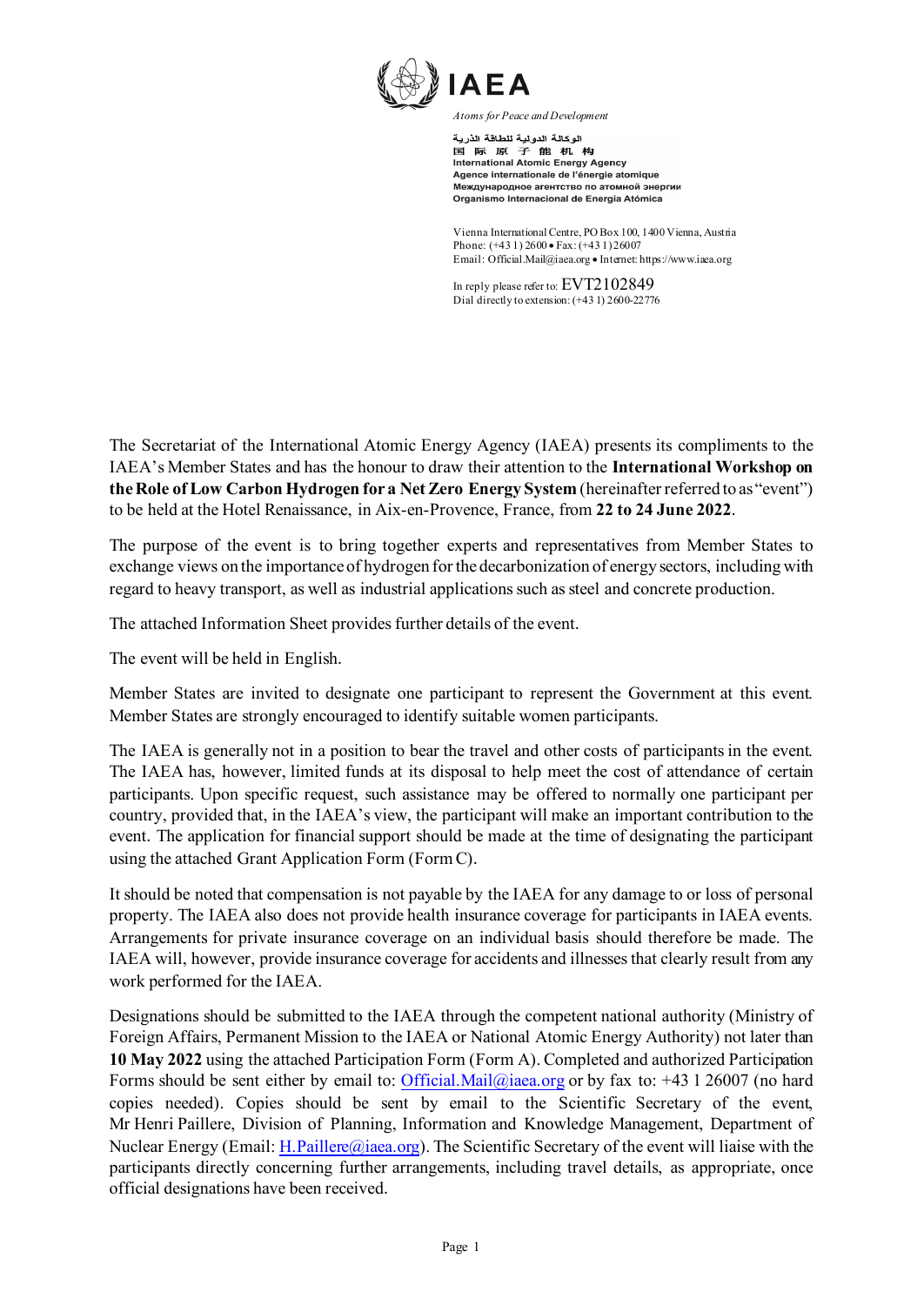The Secretariat of the International Atomic Energy Agency avails itself of this opportunity to renew to the IAEA's Member States the assurances of its highest consideration.



2022-04-21

Enclosures: Information Sheet Participation Form (Form A) Grant Application Form (Form C)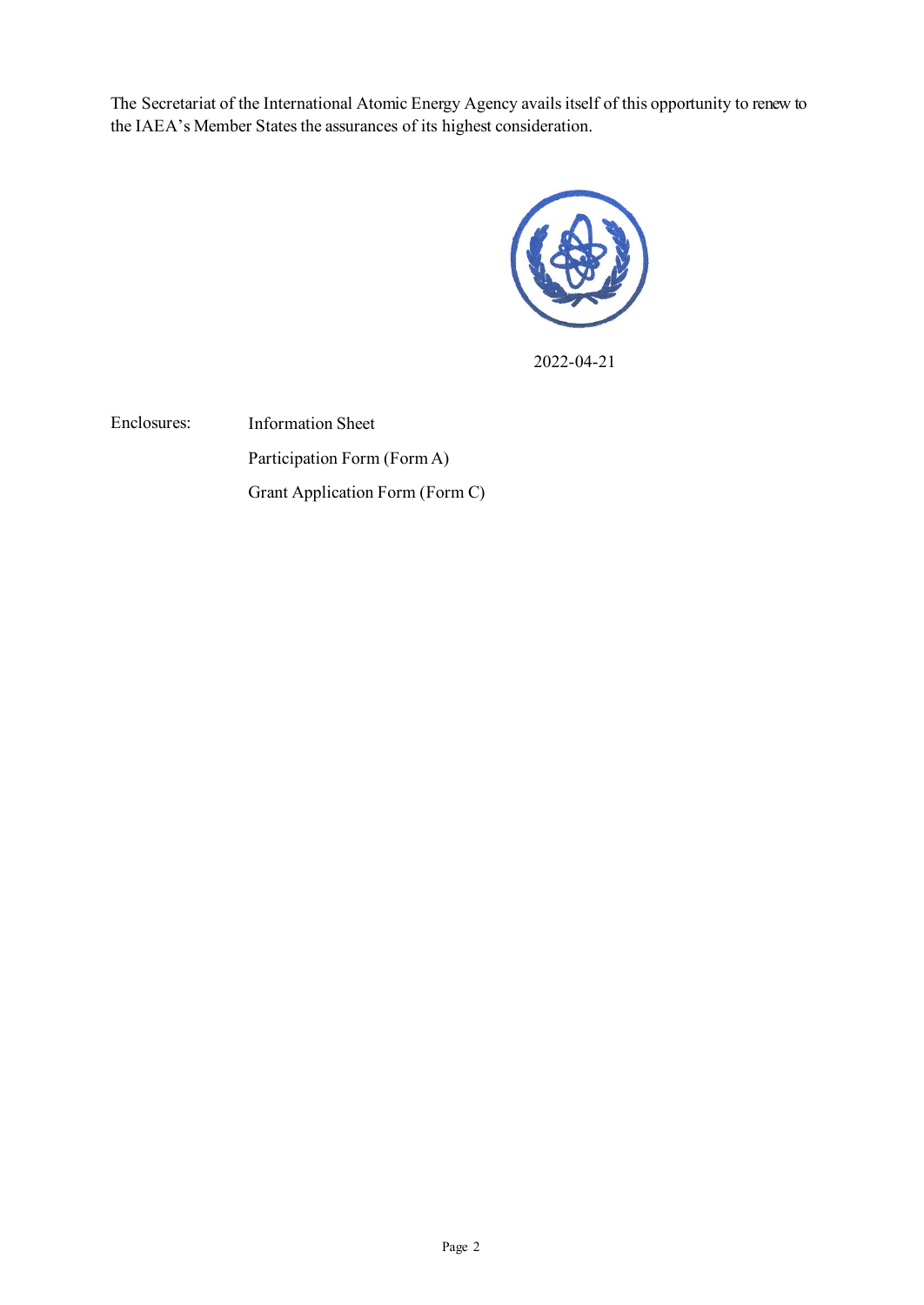

# **International Workshop on the Role of Low Carbon Hydrogen for a Net Zero Energy System**

#### **Hosted by the**

**Government of France**

**through the**

**Commissariat à l'énergie atomique et aux énergies alternatives (CEA)**

**and in cooperation with the IEA Hydrogen Technology Collaboration Programme (H2 TCP)**

**Hotel Renaissance, Aix en Provence, France**

**22–24 June 2022**

**Ref. No.: EVT2102849**

# **Information Sheet**

### **Introduction**

The International Atomic Energy Agency (IAEA) is organizing a Workshop on the Role of Low Carbon Hydrogen for a Net Zero Energy System in Aix-en-Provence, France, on 22-24 June 2022, in cooperation with the French Alternative Energies and Atomic Energy Commission (CEA) and the IEA's Hydrogen Technology Collaboration Programme (H2 TCP).

Energy scenarios modelling the transitions towards net zero systems foresee nuclear energy's role being mostly in the power sector. Deep decarbonization will require increased electrification, to which all available low-carbon technologies will need to contribute, including nuclear energy. The IEA's net zero scenario published in 2021 for example foresees a doubling of nuclear generation by 2050. But to achieve net zero emissions for the energy section by the middle of the century, other sectors – those that cannot be easily electrified, for instance heavy duty or maritime transport, or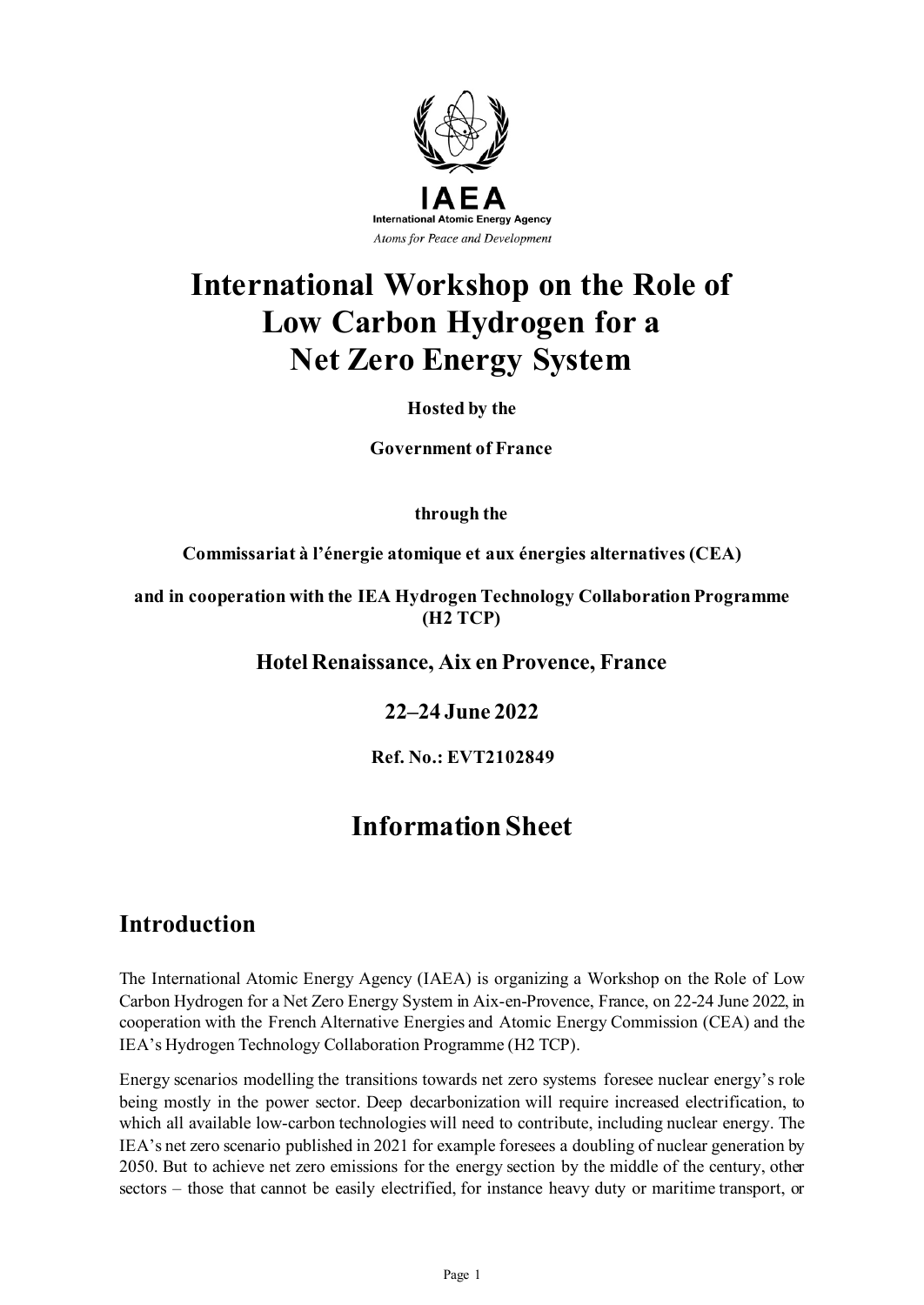energy-intensive industrial sectors such as steel making, etc, will need to be decarbonized as well, using low carbon fuels. Hydrogen is increasingly seen as one of those fuels, a key energy vector to help decarbonize hard to abate sectors provided it can be produced without emissions. In future lowcarbon energy systems, hydrogen could also play an important role as a source of energy storage, and as a source of flexibility to address peak loads.

Large hydrogen development programmes are underway in many countries, although there are only a few projects that consider nuclear production of hydrogen. Whereas around twenty countries adopted national hydrogen development strategies or announced their intention to do so, only a few countries have projects on nuclear hydrogen production, and even they are in early stages. Low carbon hydrogen can be produced by electrolysis using electricity from low carbon sources such as renewables or nuclear, or from electricity from the grid provided it is low carbon. Compared to some other low carbon electricity sources, using nuclear power for electrolysis allows for optimal utilization of the electrolyser, minimising the related costs. In addition, the heat from the reactor can be used for high-temperature steam electrolysis or for thermo-chemical splitting, which produces hydrogen more efficiently than low-temperature electrolysis.

The development of advanced reactors including Small Modular Reactors can provide opportunities for nuclear-based hydrogen production, and indeed some designs are specifically targeting hydrogen production as a potential future market. For existing plants, especially those exposed to uncertain wholesale electricity market prices, the production of hydrogen can help improve the plants' competitiveness by diversifying revenue streams. By operating steadily at full power, while modulating output between electricity and non-electric products, nuclear power plants can achieve increased load factors responding to market demands for each product (electricity, heat, hydrogen).

The precise role that nuclear energy will play in the transition towards low-carbon energy systems will therefore depend on the way electricity markets will evolve, the technological readiness level and costcompetitiveness of nuclear designs and hydrogen production options, as well as policy drivers.

## **Objectives**

The main objective of this event is to discuss both the technological and economic aspects of hydrogen production with nuclear energy. Technological aspects include both the nuclear reactor technologies (traditional, advanced) and the hydrogen production technologies (low and high temperature steam electrolysis, thermochemical cycles). Economic aspects include costs of the different technologies, the choice of the hydrogen production location (on the site of the nuclear plant or closer to the user industry), the mode of operation and the competitive landscape to produce hydrogen with other renewable sources. The consequences of "green labelling" of nuclear power and low carbon hydrogen will also be discussed. Ongoing and future projects on nuclear hydrogen production will be discussed.

## **Target Audience**

Member States are invited to designate one participant for this workshop who has specialized knowledge of, or experience in, hydrogen end-user industries. This event is suitable for policymakers, technology developers, scientists, managers from the electricity, nuclear and hydrogen industries as well as investors working on or interested in hydrogen research and technology development, low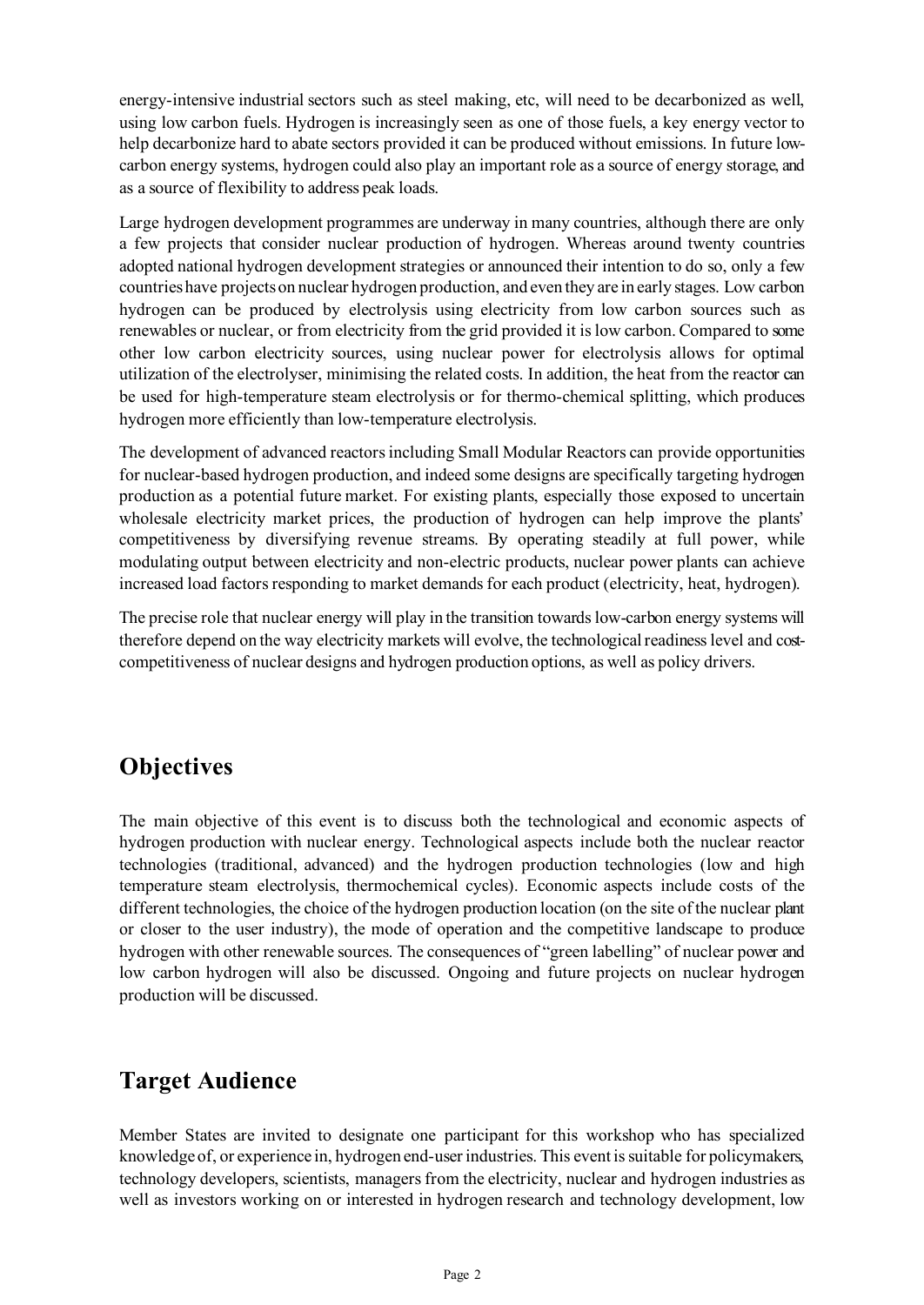carbon energy systems and the potential role of nuclear energy to contribute to cost-effective transitions to net zero. Member States are strongly encouraged to identify suitable women participants.

# **Working Language(s)**

English

## **Topics**

The following topics will be included in the Workshop agenda:

- The role of low carbon hydrogen in decarbonization scenarios. The potential markets and economics of low carbon hydrogen production and utilization (all technologies) will be discussed, looking at the pros and cons of onsite production (collocated with power generation unit), on-grid production (for decarbonized electricity grids) and the issue of cost of transport when the site of utilisation is different from the site of production.
- The production of hydrogen with nuclear energy current and future hydrogen production technologies, including low temperature electrolysis, high temperature steam electrolysis and thermochemical cycles.
- The business case opportunities for producing hydrogen with existing nuclear power plants, and current and planned demonstration and large-scale industrial projects by nuclear utilities.
- The business case opportunities for producing hydrogen with future nuclear power plants, including with the use of advanced reactors (concepts, designs, economic assessments) and dedicated large scale nuclear giga factories.
- Communication and policies including the labelling of green or low carbon hydrogen, and the policy and financial frameworks that can shape future industries.

A technical visit to CEA Cadarache will also be organized.

# **Participation and Registration**

All persons wishing to participate in the event have to be designated by an IAEA Member State or should be members of organizations that have been invited to attend.

In order to be designated by an IAEA Member State, participants are requested to send the **Participation Form (Form A)** to their competent national authority (e.g. Ministry of Foreign Affairs, Permanent Mission to the IAEA or National Atomic Energy Authority) for onward transmission to the IAEA by **10 May 2022**. Participants who are members of an organization invited to attend are requested to send the **Participation Form (Form A)** through their organization to the IAEA by above deadline.

Selected participants will be informed in due course on the procedures to be followed with regard to administrative and financial matters.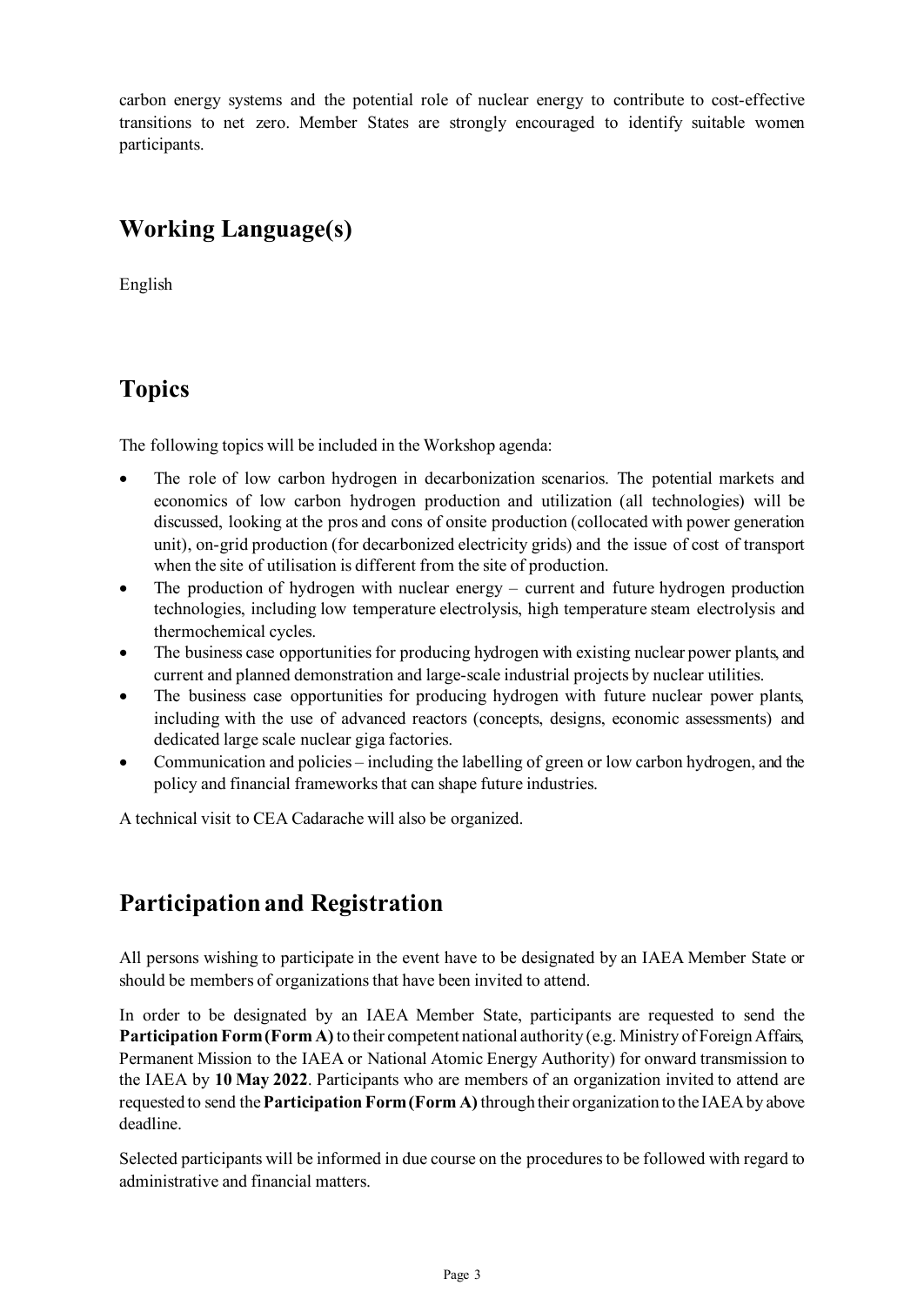Participants are hereby informed that the personal data they submit will be processed in line with the [Agency's Personal Data and Privacy Policy](https://www.iaea.org/about/privacy-policy#:%7E:text=The%20IAEA%20is%20committed%20to,accountable%20and%20non%2Ddiscriminatory%20manner.&text=The%20Privacy%20Policy%20provides%20the,carrying%20out%20its%20mandated%20activities.) and is collected solely for the purpose(s) of reviewing and assessing the application and to complete logistical arrangements where required.

# **Expenditures and Grants**

No registration fee is charged to participants.

The IAEA is generally not in a position to bear the travel and other costs of participants in the event. The IAEA has, however, limited funds at its disposal to help meet the cost of attendance of certain participants. Upon specific request, such assistance may be offered to normally one participant per country, provided that, in the IAEA's view, the participant will make an important contribution to the event.

The application for financial support should be made using the **Grant Application Form (Form C)** which has to be stamped, signed and submitted by the competent national authority to the IAEA together with the **Participation Form (Form A)** by **10 May 2022**.

### **Visas**

Participants who require a visa to enter France should submit the necessary application to the nearest diplomatic or consular representative of France at least four weeks before they travel to France. Since France is a Schengen State, persons requiring a visa will have to apply for a Schengen visa. In States where France has no diplomatic mission, visas can be obtained from the consular authority of a Schengen Partner State representing France in the country in question. A letter of invitation, if needed, should be requested from the local organizers by emailing to paul. lucchese  $\omega$  cea. fr.

## **Additional Information**

The event is organized in collaboration with the IEA Hydrogen Technology Collaboration Programme, represented by its Chair Mr Paul Lucchese (Email[: paul.lucchese@cea.fr\)](mailto:paul.lucchese@cea.fr), from CEA, and with the support of CEA Cadarache Centre and the IRESNE Institute (Institut de recherche sur les systèmes nucléaires pour la production d'énergie bas carbone).

The event will take place at Hotel Renaissance in Aix-en-Provence, France.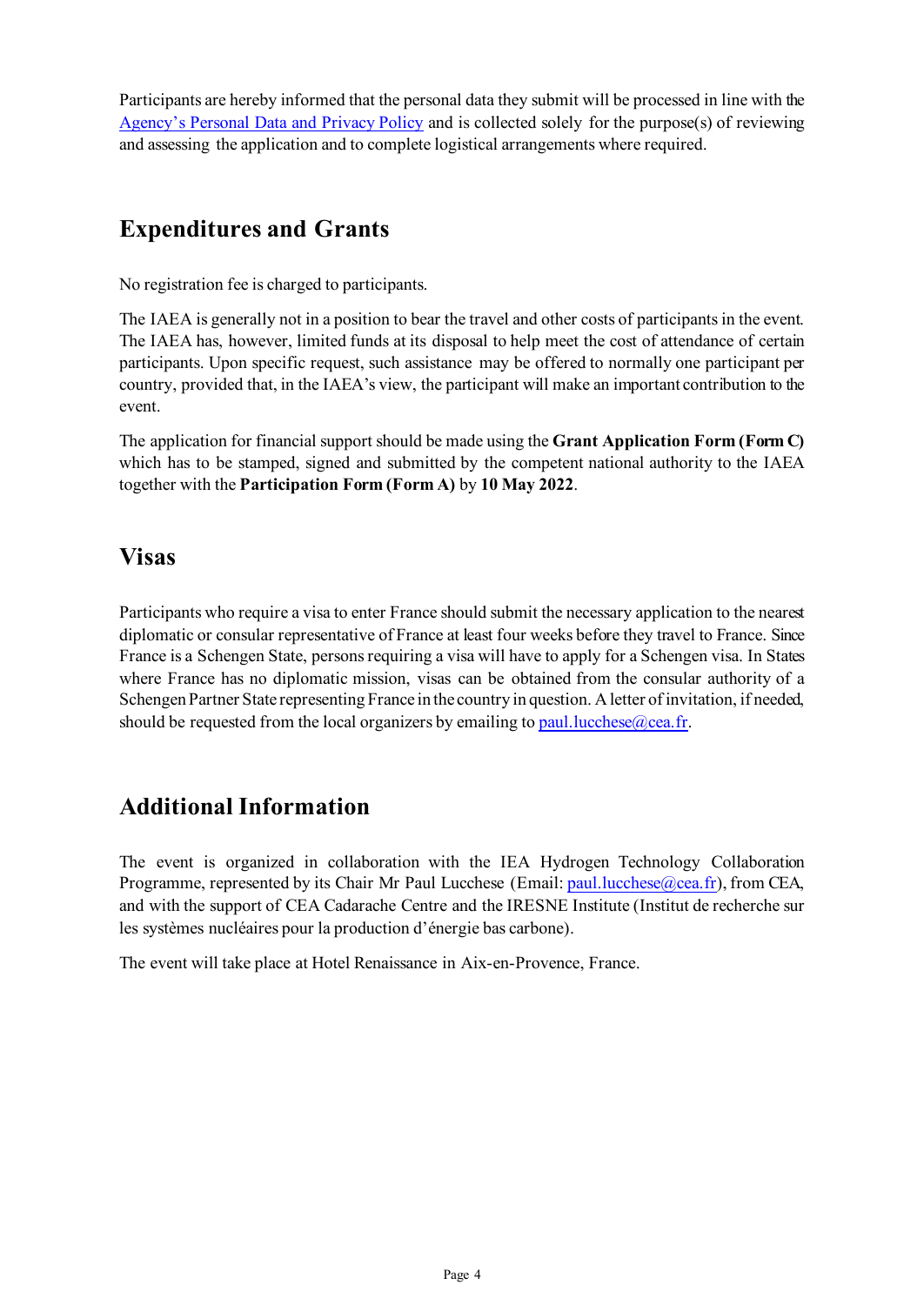# **IAEA Contacts**

#### **Scientific Secretary:**

#### **Mr Henri Paillère**

Head of the Planning and Economic Studies Section Division of Planning, Information and Knowledge Management Department of Nuclear Energy International Atomic Energy Agency Vienna International Centre PO Box 100 1400 VIENNA AUSTRIA

Tel.: +43 1 2600 22776 Fax: +43 1 26007 Email[: H.Paillere@iaea.org](mailto:H.Paillere@iaea.org)

#### **Co-Scientific Secretaries :**

#### **Ms Aliki van Heek**

Division of Planning, Information and Knowledge Management Department of Nuclear Energy International Atomic Energy Agency Vienna International Centre PO Box 100 1400 VIENNA AUSTRIA

Tel.: +43 1 2600 26942 Fax: +43 1 26007 Email[: A.vanHeek@iaea.org](mailto:A.vanHeek@iaea.org)

#### **Mr Francesco Ganda**

Division of Nuclear Power Department of Nuclear Energy International Atomic Energy Agency Vienna International Centre PO Box 100 1400 VIENNA AUSTRIA

Tel.: +43 1 2600 22859 Fax: +43 1 26007 Email[: F.Ganda@iaea.org](mailto:F.Ganda@iaea.org)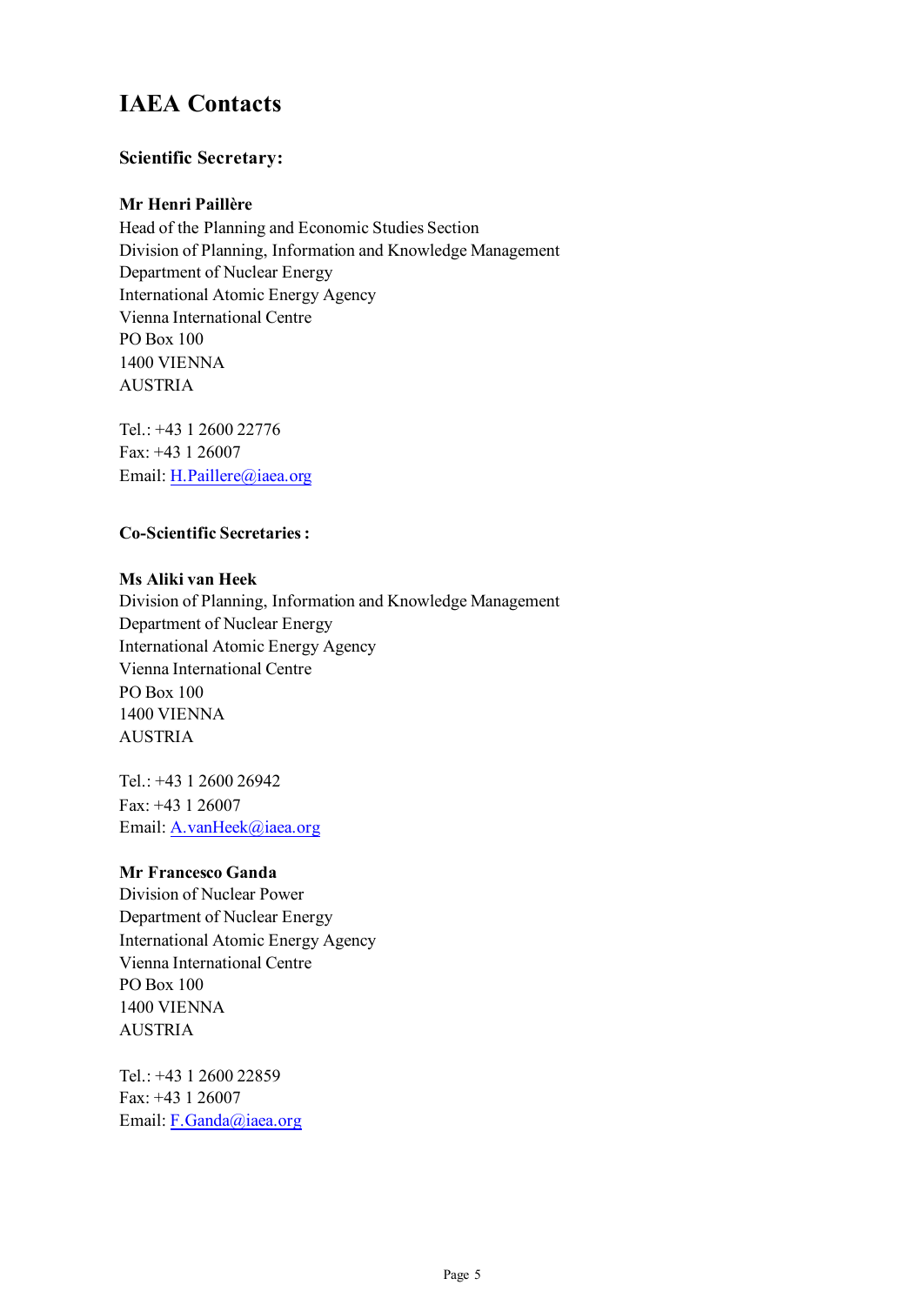#### **Administrative Secretaries:**

#### **Ms Valerie Gartner**

Division of Planning, Information and Knowledge Management Department of Nuclear Energy International Atomic Energy Agency Vienna International Centre PO Box 100 1400 VIENNA AUSTRIA

Tel.: +43 1 2600 22778 Fax: +43 1 26007 Email[: V.Gartner@iaea.org](mailto:V.Gartner@iaea.org)

#### **Ms Eugenie Hartzell**

Division of Planning, Information and Knowledge Management Department of Nuclear Energy International Atomic Energy Agency Vienna International Centre PO Box 100 1400 VIENNA AUSTRIA

Tel.: +43 1 2600 22779 Fax: +43 1 26007 Email[: E.T.B.Hartzell@iaea.org](mailto:E.T.B.Hartzell@iaea.org)

Subsequent correspondence on scientific matters should be sent to the Scientific Secretaries and correspondence on other matters related to the event to the Administrative Secretaries.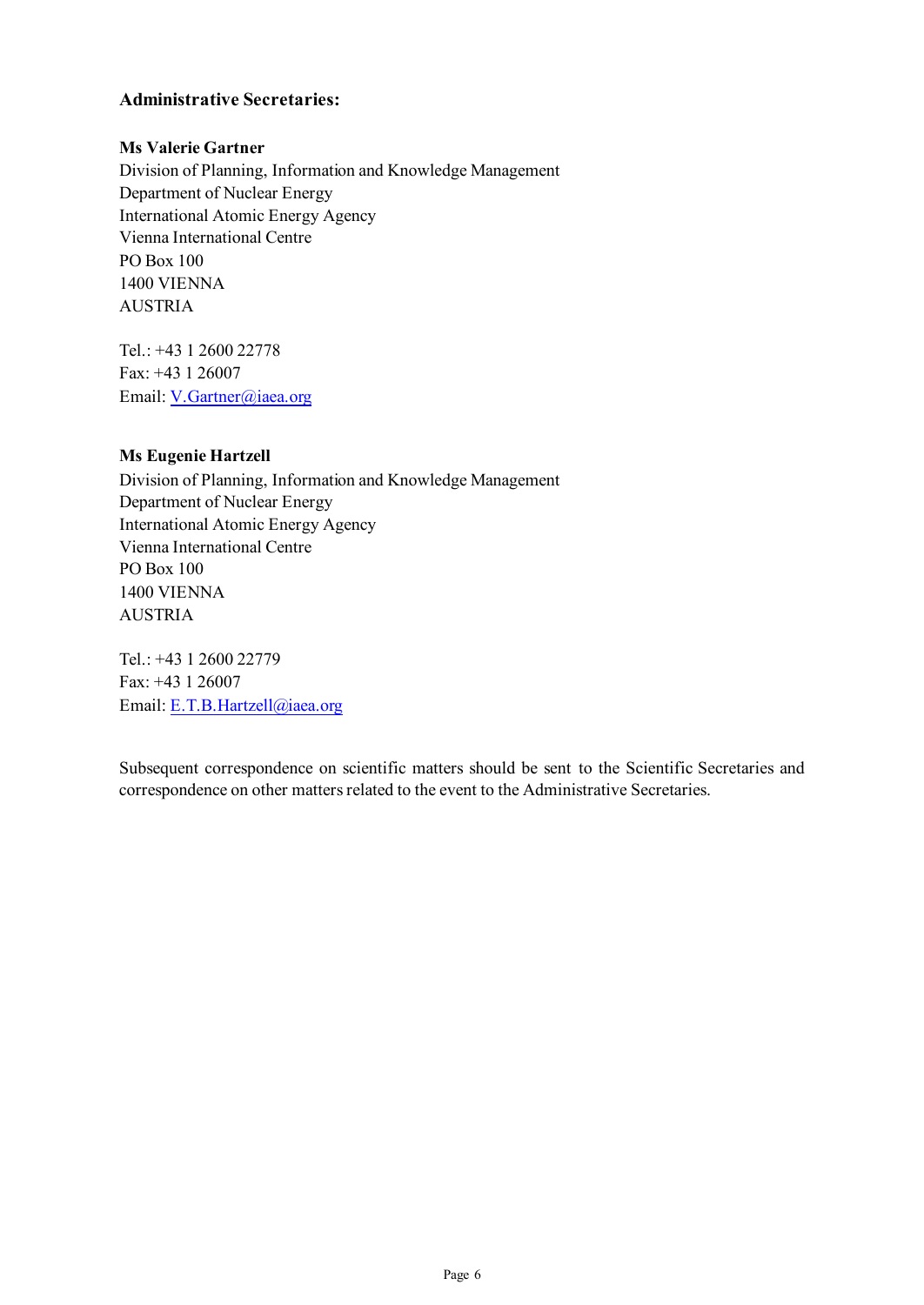

# **Participation Form International Workshop on the Role of Low Carbon Hydrogen for a Net Zero Energy System**

#### **Hotel Renaissance, in Aix-en-Provence, France**

**22–24 June 2022**

To be completed by the participant and sent to the competent national authority (e.g. Ministry of Foreign Affairs, Permanent Mission to the IAEA, or National Atomic Energy Authority) of his/her country for subsequent transmission to the International Atomic Energy Agency (IAEA) either by email to[: Official.Mail@iaea.org](mailto:official.mail@iaea.org) or by fax to: +43 1 26007 (no hard copies needed). Please also send a copy by email to the Scientific Secretary [H.Paillere@iaea.org](mailto:H.Paillere@iaea.org) and to the Administrative Secretaries [V.Gartner@iaea.org](mailto:V.Gartner@iaea.org) an[d E.T.B.Hartzell@iaea.org](mailto:E.T.B.Hartzell@iaea.org).

Participants who are members of an invited organization can submit this form to their organizationfor subsequent transmission to the IAEA.

| Family name(s): (same as in passport)                         |                                                                                         | First name(s): (same as in passport) |                         | Mr/Ms |
|---------------------------------------------------------------|-----------------------------------------------------------------------------------------|--------------------------------------|-------------------------|-------|
| Institution:                                                  |                                                                                         |                                      |                         |       |
| Full address:                                                 |                                                                                         |                                      |                         |       |
| Tel. (Fax):                                                   |                                                                                         |                                      |                         |       |
| Email:                                                        |                                                                                         |                                      |                         |       |
| Nationality:                                                  | Representing following Member State/non-Member State/entity or<br>invited organization: |                                      |                         |       |
| If/as applicable:                                             |                                                                                         |                                      |                         |       |
| Do you intend to submit a paper?                              |                                                                                         | Yes $\Box$                           | No $\Box$               |       |
| Would you prefer to present your paper as a poster?<br>Title: |                                                                                         | Yes $\Box$                           | $\overline{N_0}$ $\Box$ |       |
| I plan to attend virtually:                                   |                                                                                         | Yes                                  | No                      |       |

#### **Deadline for receipt by IAEA through official channels: 10 May 2022**

Participants are hereby informed that the personal data they submit will be processed in line with the [Agency's Personal Data and Privacy Policy](https://www.iaea.org/about/privacy-policy#:%7E:text=The%20IAEA%20is%20committed%20to,accountable%20and%20non%2Ddiscriminatory%20manner.&text=The%20Privacy%20Policy%20provides%20the,carrying%20out%20its%20mandated%20activities.) and is collected solely for the purpose(s) of reviewing and assessing the application and to complete logistical arrangements where required.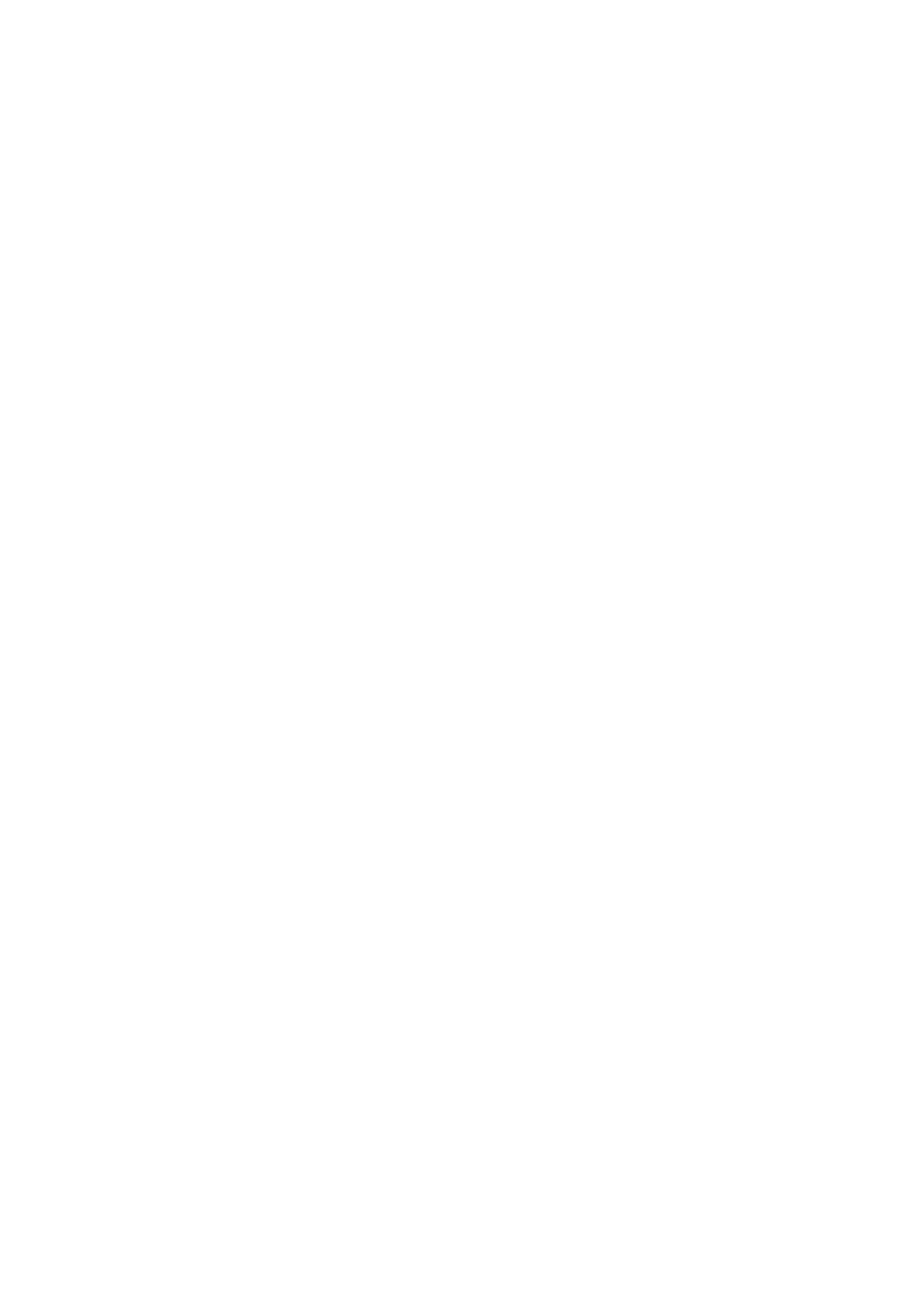

# **Grant Application Form**

### **International Workshop on the Role of Low Carbon Hydrogen for a Net Zero Energy System**

#### **Hotel Renaissance, in Aix-en-Provence, France**

#### **22–24 June 2022**

To be completed by the applicant and sent to the competent national authority (e.g. Ministry of Foreign Affairs, Permanent Mission to the IAEA, or National Atomic Energy Authority) of his/her country for subsequent transmission to the International Atomic Energy Agency (IAEA) either by email to: [Official.Mail@iaea.org](mailto:official.mail@iaea.org) or by fax to: +43 1 26007 (no hard copies needed). Please also send a copy by email to the Scientific Secretary [H.Paillere@iaea.org](mailto:H.Paillere@iaea.org)and to the Administrative Secretarie[s V.Gartner@iaea.org](mailto:V.Gartner@iaea.org)an[d E.T.B.Hartzell@iaea.org](mailto:E.T.B.Hartzell@iaea.org).

#### **Deadline for receipt by IAEA through official channels: 10 May 2022**

| Family name(s): (same as in passport) | First name(s): (same as in passport) |                     | $Mr/Ms$ : |  |
|---------------------------------------|--------------------------------------|---------------------|-----------|--|
| Mailing address:                      |                                      | Tel.:               |           |  |
|                                       |                                      | Fax:                |           |  |
|                                       |                                      | Email:              |           |  |
| Date of birth $(yy/mm / dd)$ :        |                                      | Nationality:        |           |  |
| I plan to attend virtually:           |                                      | Yes<br>$N_{\Omega}$ |           |  |

#### **1. Education (post-secondary):**

| Name and place of institution | Field of study | Diploma or Degree | Years attended<br>from<br>to |  |
|-------------------------------|----------------|-------------------|------------------------------|--|
|                               |                |                   |                              |  |
|                               |                |                   |                              |  |
|                               |                |                   |                              |  |
|                               |                |                   |                              |  |

#### **2. Recent employment record (starting with your present post):**

| Name and place of employer/<br>organization | Title of your<br>position | Type of work | Years worked<br>from | to |
|---------------------------------------------|---------------------------|--------------|----------------------|----|
|                                             |                           |              |                      |    |
|                                             |                           |              |                      |    |
|                                             |                           |              |                      |    |